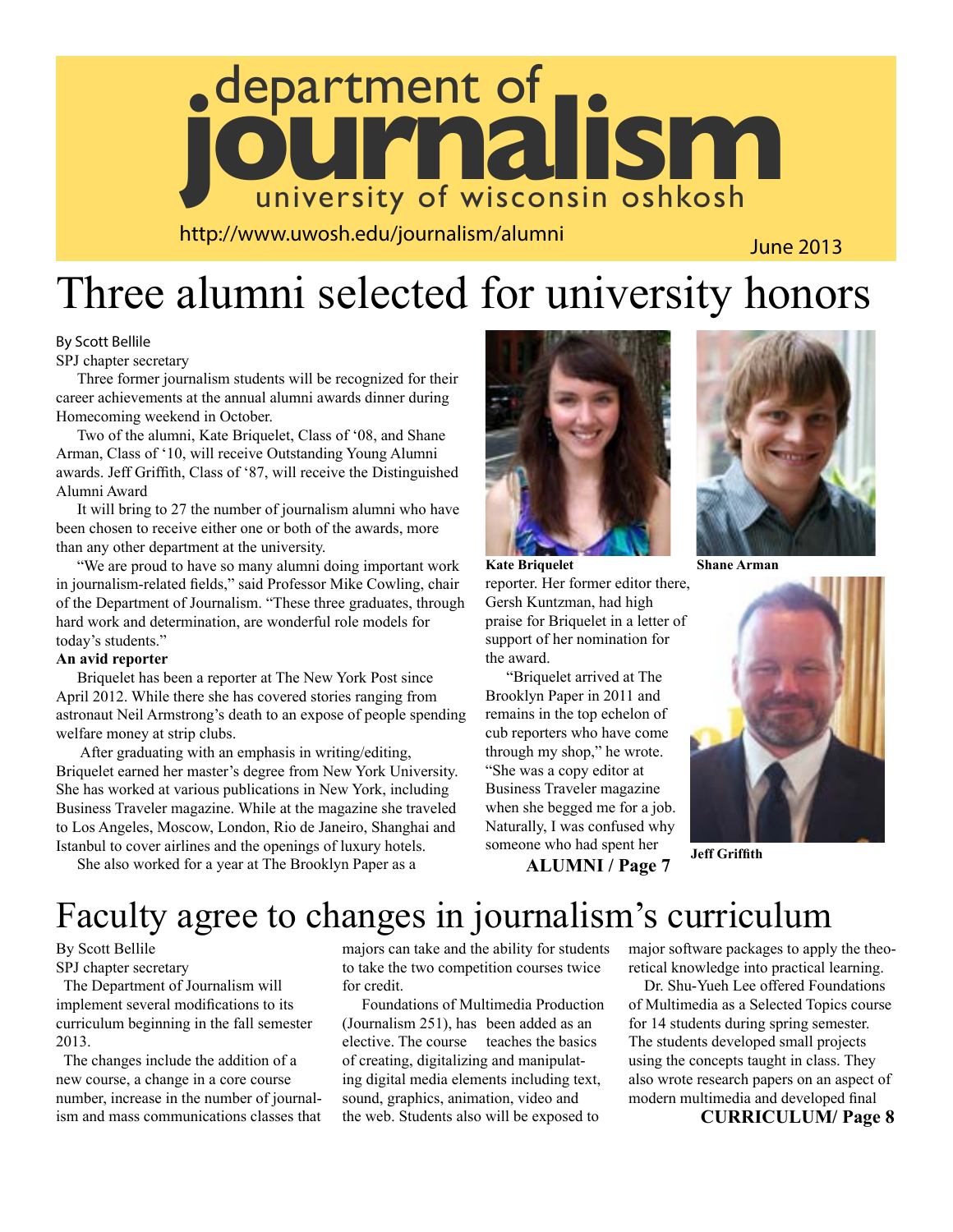## Department keeping technology current Computers, video equipment funded

 As technology continues to change the face of journalism, faculty members have worked hard to find funding to give students the tools they need to be successful in the industry.

 During the past academic year, the journalism program was successful in obtaining funds from two proposals for new equipment.

 "We requested more than \$35,000 in funding for new computers and video and camera equipment, and every penny of it was approved," Professor Mike Cowling, chair of the Department of Journalism, said. "It was all much-needed equipment for our students and faculty. Even in these extremely tight budgetary times at UW Oshkosh, it shows that university officials recognize the importance of a quality journalism program."

 In a classroom modernization proposal in fall 2012, the department asked for \$29,000 to purchase 16 new 21.5-inch iMac computers, four monitor calibrators, 20 licenses for Apple Final Cut Pro video-editing software, and a Hewlett-Packard Scanjet G4050 photo flatbed scanner.

 The items are needed to keep the computer labs up to date so they meet journalism accreditation standards, to provide students with computers that allow them to learn the skills required to remain competitive, and to meet the minimum standards of servicing for Academic Computing.

 In spring semester 2013 the department submitted a permanent property proposal for \$6,662 to buy a Canon XA10 professional camcorder, two Nikon 1 V2 w/10-30 cameras and lenses, and some related accessories.

 The camcorder will allow students to shoot high-definition videos with a variety of advanced features and load them to Final Cut Pro for advanced editing. It will help students to acquire visualoriented communication skills.

 The Nikon set will enable students to use accessory equipment they typically do not have, like an external microphone and Lavalier microphone. To shoot the video for multimedia assignments, students also need a tripod and a selection of lenses for different perspectives. The proposal included these items, as well as filters to protect the lenses, spare batteries because video can sap batteries fairly quickly, lens cleaning kits, and memory cards to store files.

 The equipment will be loaned to students who either need a camera with a high-quality video function or both video and still functions. Students in the visual emphasis typically do not have cameras that make both high-quality stills and video, especially with inputs for microphones.

 "This equipment resembles the equipment professionals now use in the field, but which come at a prohibitive expense for students," Dr. Tim Gleason said. "The journalism department believes it is important to provide some of this type of equipment to students."



Plymouth High School newspaper adviser Lucas Cleary presented professor emeritus Dr. Gary Coll with the Skip Zacher Friend of Scholastic Journalism Award at the NEWSPA luncheon on April 17.

### Coll receives NEWSPA award

 Professor emeritus Dr. Gary Coll received some well deserved recognition in April at the annual Northeastern Wisconsin Scholastic Press Association (NEWSPA) conference.

 Dr. Coll was given the 2013 Skip Zacher Friend of Scholastic Journalism Award at the association's luncheon in Reeve Union. His wife, Elaine, was among those in attendance for the presentation.

 Dr. Coll planted the seeds for what became NEWSPA in 1969 when he began taking his UW Oshkosh journalism students to area high schools to discuss their newspapers and yearbooks.

 "When I began what is now NEWSPA, I had no idea how important it would become to the practice of scholastic journalism in this area," he said in an interview with Haley Walters, the NEWSPA public relations assistant.

 This year about 350 high school students attended the conference to learn more about topics including writing, design, photography and social media in sessions led by nearly 40 media professionals. Many students also received awards for their entries in the newspaper and yearbook competitions.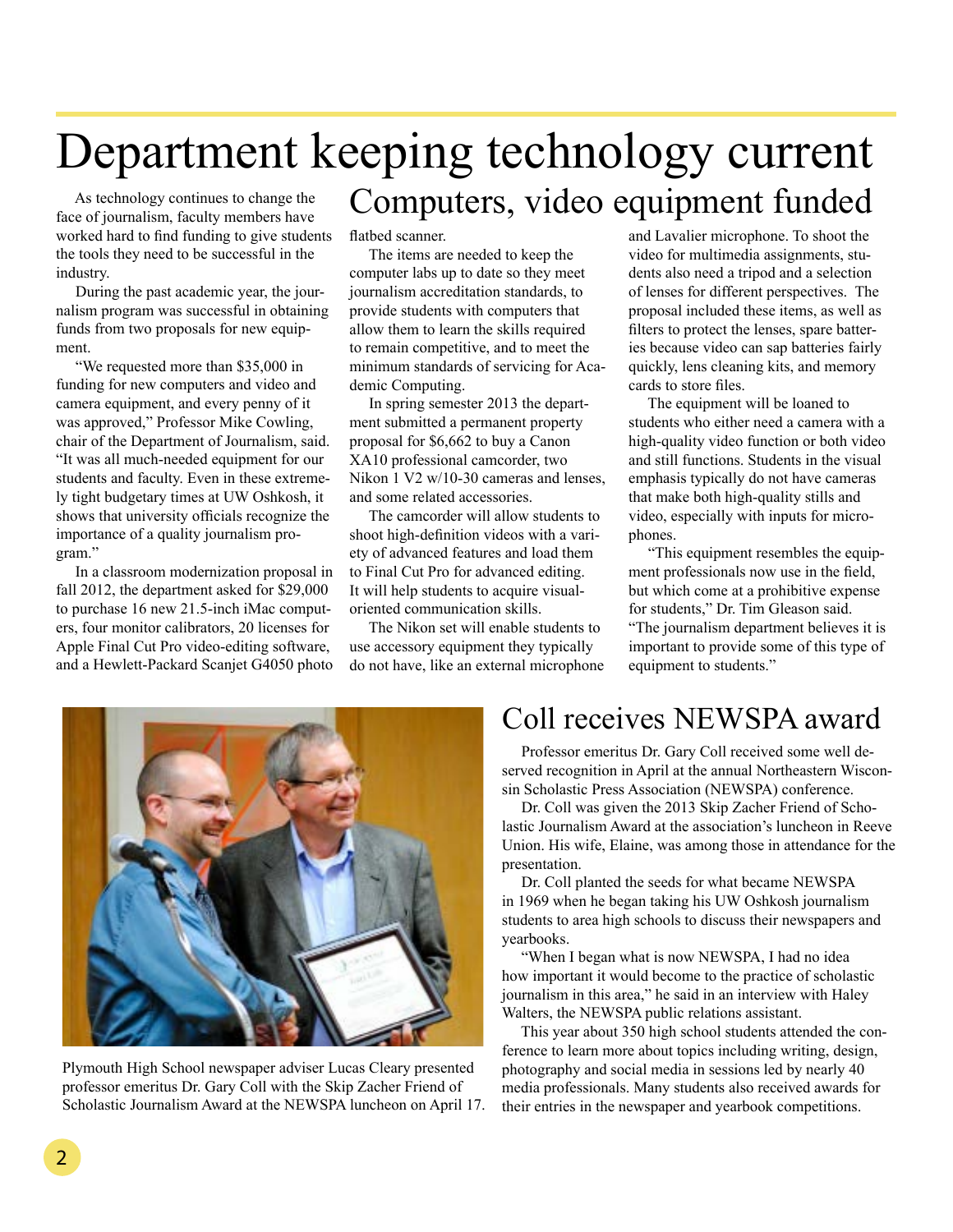## New posters featuring alumni to adorn rooms in journalism



Above is the first of what will be a new set of posters featuring journalism alumni. Paul Anger, a 1972 graduate, is featured here with materials that highlight his career. Below is one of the original posters that appeared for several years in journalism classrooms in Clow. This one featuered Jeff Griffith, who will be receiving a Distinguished Alumni Award in October.



 In 2003, former department chair James Tsao came up with the idea of highlighting the achievements of the program's alumni by preparing high-quality posters to display in various rooms.

 Over the next several years, about threedozen of the 31-inch-by-20-inch posters were created. They featured samples of work done by each alumnus or alumnae, biographical information and quotes, and photographs of the individual.

 "The posters not only served as a reminder to our students of what they could achieve in their careers, but also as a selling point when high school students and their parents came to view our facilities, said Professor Mike Cowling, chair of the Department of Journalism.

 When the department moved from Clow to the new Sage Hall in the summer of 2011, the posters were put in storage. By then, a majority of them had become outdated as many of the alumni had moved on to other jobs.

 So this school year Dr. Sara Steffes Hansen, student intern Kaila Kissinger and program assistant Cindy Schultz began the task of contacting alumni and gathering material for new posters.

 The first new poster completed features Paul Anger, Class of '72, who is editor and publisher of The Detroit Free Press. Initial design work was done by student Ryan Delwiche, and alumnus Jeff Griffith provided his professional touch that resulted in the final template for the new posters.

 "It is appropriate that Mr. Anger is the subject of our first new poster," Cowling said. "He was the department's first graduate to be honored by the university as a Distinguished Alumni Award winner."

 Posters will continue to be produced and displayed in the coming year.

 Alumni are asked to provide the material for the poster, and to make a nominal contribution to help cover the cost of production. Any alumni who are interested in being featured in a poster should contact Cowling or Schultz.



### Stiegman to speak at community event

 When university officials need a keynote speaker for the annual Foundation Community Breakfast, more often than not they look to graduates of the Department of Journalism.

 This year the speaker will be Pat Stiegman, the vice president and editor in chief of ESPN.com. Stiegman, Class of '88 and a previous recipient of both the Outstanding Young Alumni Award and the Distinguished Alumni Award, will talk at the event on Sept. 17 in Reeve Union.

 Since 2007, keynote speakers have included Jim VandeHei, in 2008 and 2010, Paul Anger in 2009, and Blois Olson in 2012. VandeHei, Class of '95, is executive editor and co-founder of Politico.com; Anger, Class of '72, is the editor and publisher of The Detroit Free Press; and Olson, Class of '94, is a public affairs specialist and founder of Fluence Media in Minneapolis. All were majors in journalism at UW Oshkosh.

 The title of Stiegman's speech will be "Simplified Complexity: ESPN Digital Media and Innovation."

٦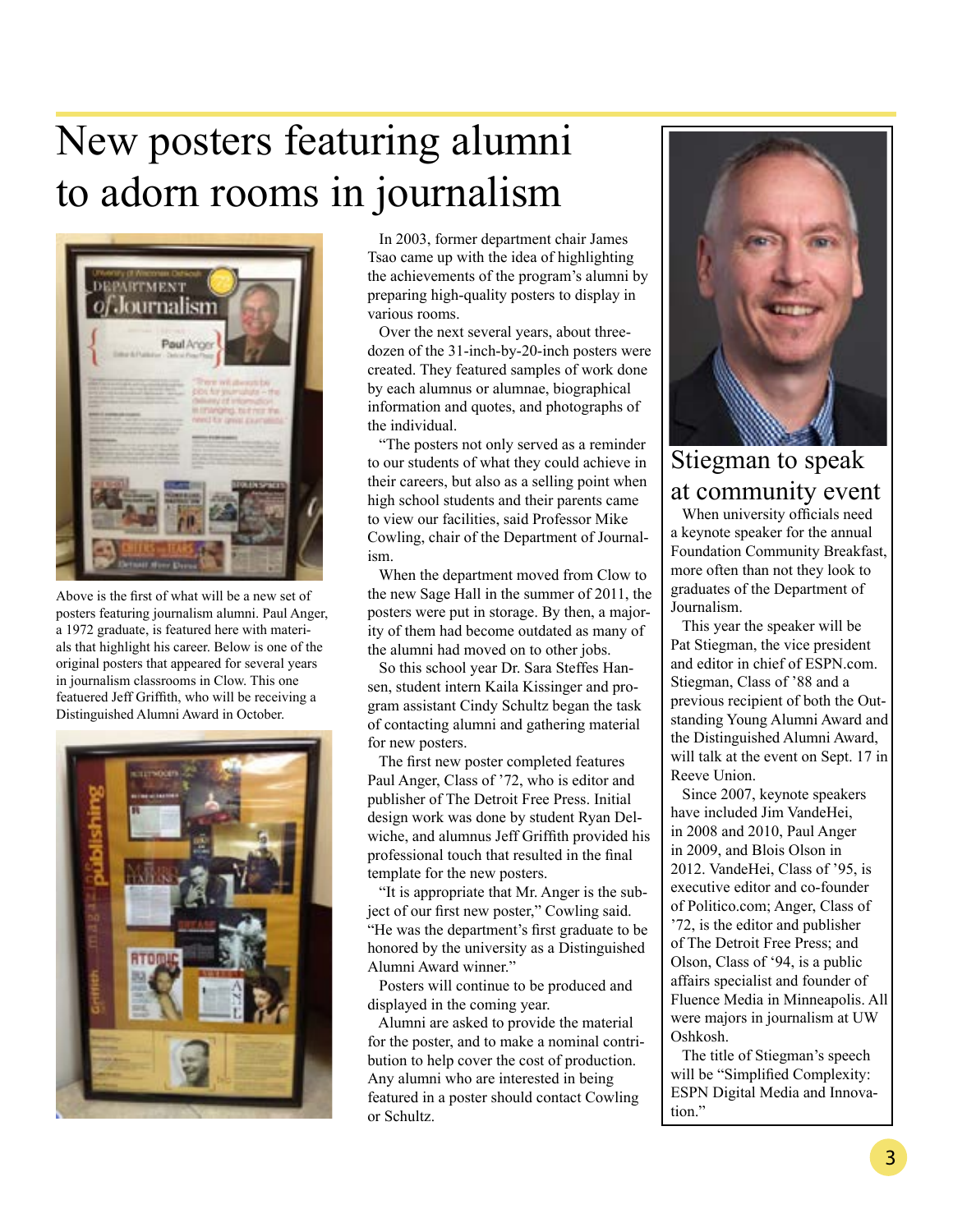## New complex to boost student recreation activities

By Taylor Lackey SPJ chapter member

 The Oshkosh Student Association and the Student Recreation and Wellness Center are teaming up to build an Intramural Recreational Field Complex (Recplex) to broaden student opportunities for intramural activities, club sports, open recreation and athletics.

 Thomas Patt, director of the center, said the Student Recreation Advising Committee proposed the concept in 2008. There was a concern that the lack of outdoor playing space was turning students away from intramurals.

 "It's very exciting," Patt said of plans for the new facility. "It will transform our campus and totally complement the Rec. and Wellness Center."

 The Recplex will be built where the River Center was located, and will nearly double the outdoor recreational space on campus.

 "Even with Albee and the Rec and Wellness Center, there's not a lot of room," said Madeline Meis, the vice president of the OSA. "The fields can't be used past dark, and there aren't enough time slots for teams to play intramurals."

 The Recplex will have a "superfield," with markings for soccer, rugby, lacrosse and flag football. There will be room for multiple games to be played at the same time. In addition there will be another field for flag football and soccer adjacent to the superfield.

 The fields will have synthetic turf and be lighted so play can go until 11 p.m. Students also will be able to play year round due to an inflatable dome that will allow use in the winter.

"In October of 2011, a preliminary



Architect rendering of what the conference center will look like when completed.

### New building for alumni, conferences

 Construction is under way along the Fox River near the Wisconsin Street bridge for a new state-of-the-art conference center.

 The 22,000-square-foot UW Oshkosh Alumni Welcome and Conference Center will serve as the new front door to the university, officials said before construction began. The facility will include offices for Alumni Relations, the UW Oshkosh Foundation, and the Business Success Center. When completed the conference

center will feature a ballroom with a capacity for 460 people, meeting spaces for groups of 70 to 80 people, a large boardroom, and breakout workrooms.

 As an initial step in the project, the Foundation purchased the Carl Steiger Park property where the center is being built. The university will maintain the park and green space.

 The project is being financed through a Foundation fund-raising campaign.

survey was done asking about student involvement in intramurals, the perceived need for more play space on campus, and a preference on location for a recreational complex if it were to be created," Meis said.

 A referendum was held with the student governance elections in 2012, and 76 percent of those voting approved an increase in the student segregated fees to build the Recplex.

 The cost for building the Recplex is estimated at \$6 million. Lower segregated fees could result from construction costs coming in under budget, and from revenue generated from rentals during non-student use times in the new facility.

 The Recplex is expected to be finished in the fall of 2014. Steven Arndt, the director of Facilities Management, said demolition of the River Center was a little behind schedule. "The only concern I have is that the construction schedule seems a bit optimistic," he said.

 With the addition of the Recplex, parking becomes an added concern because some existing parking spaces will be eliminated. Meis said in the long term parking spaces will be restored, likely through the acquisition of nearby property.

 "Students need to understand things don't happen overnight," Meis said. "Yes, we'll be taking out parking but that will be compensated for."

 The short-term plan for parking includes the lot behind Kolf, which has been expanded.

 Meis said the OSA also wants to introduce car rental through Zimride to reduce the number of cars on campus.

 Students would pay for the insurance of the car they would rent for a certain number of hours.

 She said that OSA also plans to promote the use of public transportation as another way to reduce the number of cars on campus.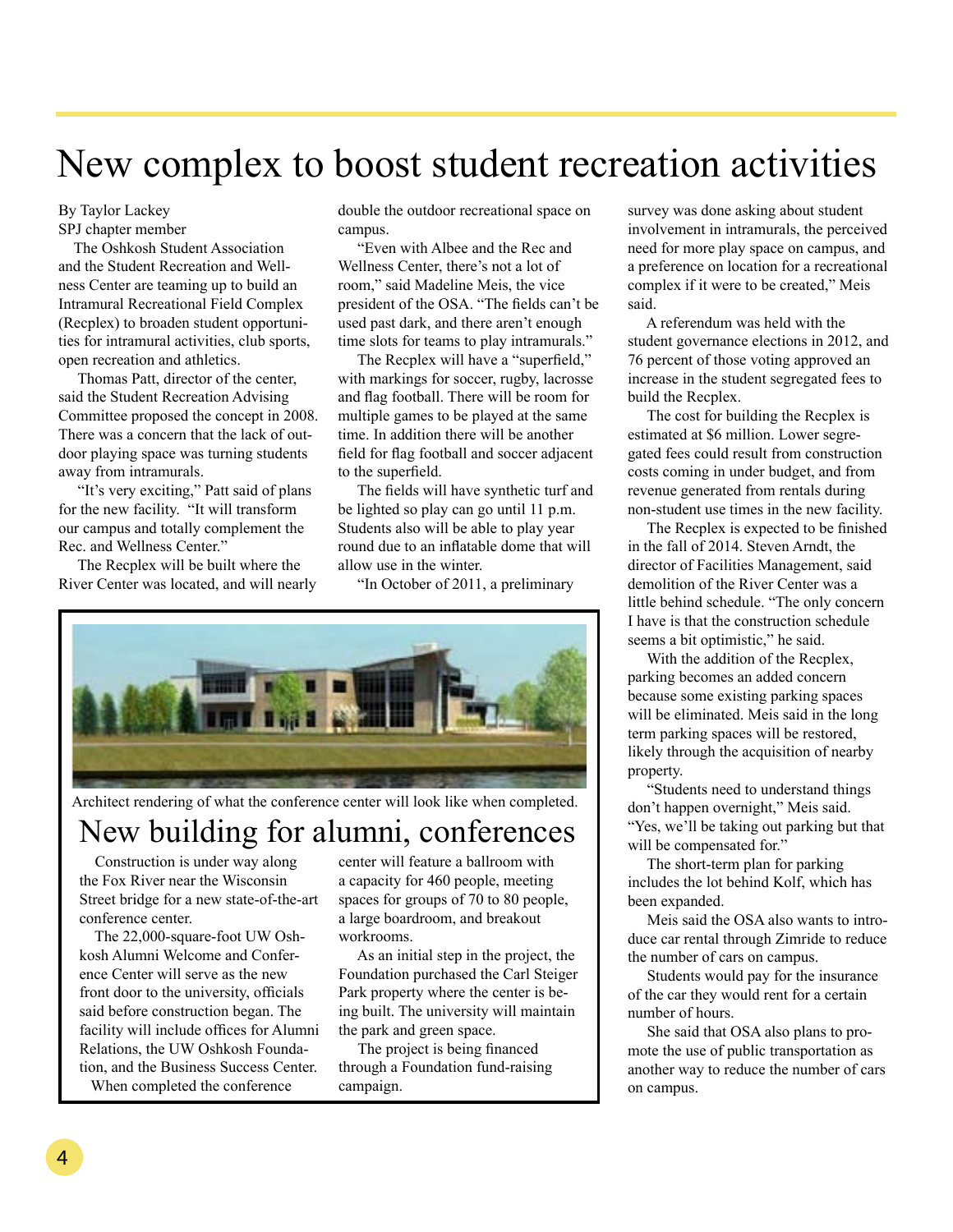

From left: Taylor Krentz, Breanna Houk, Bethanie Vosters, Tyler Kerns, Gabrielle Lulloff, Trevor Uitenbroek, Jonathan Dailey, Jonathon Tran, Mia Johnson and Dr. Jin Kyun Lee.

# NSAC team creates campaign for Glidden

By Molly Linn

SPJ chapter president

 A group of journalism students participated in the annual National Student Advertising Competition (NSAC) and presented their campaign in Minneapolis in April.

 The competition is centered on a different corporate sponsor each year. The sponsor provides a case study and presents a situation the students must address. This year, the sponsor was Glidden paint. Students were asked to focus on Glidden's Brilliance line, sold exclusively at Wal-Mart.

 Jonathon Dailey said the process began at the start of the school year with the Research in Strategic Communications class, taught by Dr. Julie Henderson. He and two other members of the team conducted primary and secondary research about the paint.

 "The research kind of served as the foundation for everything else that we did for the competition campaign," he said.

 The next part of the competition was carried out through the Strategic Campaigns in Advertising class, taught by Dr. Jin Kyun Lee. The team reviewed the research and formed its campaign based on that research, Gabrielle Lulloff, another team member, said.

 "The task seemed endless at the time; there was so much to do in such a short time period," she said. "Once we had finally come up with and agreed on our creative execution, it was all about making every part of our plan cohesive with that."

Lulloff said the team was able to overcome the obstacle of the

short time period and other challenges that came their way.

 "I am proud of everything we pulled off in the short time period we had ... The ads we came up with were not only funny, but they stayed true to the Glidden brand while reaching each of our target segments harmoniously," she said. "Our No. 1 goal of this campaign was to make it cohesive, and I think we nailed that in our creative execution."

 Lulloff said the competition required commitment, and that any extra time was devoted to the project.

 "I know I personally probably spent over 20 hours a week during the semester dedicated to this competition, but it was constantly in mind through that duration," she said.

 NSAC provides students with hands-on experience in the advertising industry. "We presented our campaign in front of an audience of about one or two hundred people in addition to the three professional judges. It was just like a real campaign pitch that we will do in the advertising field one day," another student and presenter, Taylor Krentz, said.

 The actual presentation was a whole aspect of the competition that can easily be forgotten about during the seemingly endless creative process.

 "After all the hard work we put into our campaign, we had to also work on presenting it in a way that would make sense and really appeal to the judges, and that was tough," Krentz said.

 In the end, their hard work paid off; the team earned sixth place and won the Best Integrated Mobile Advertisement award.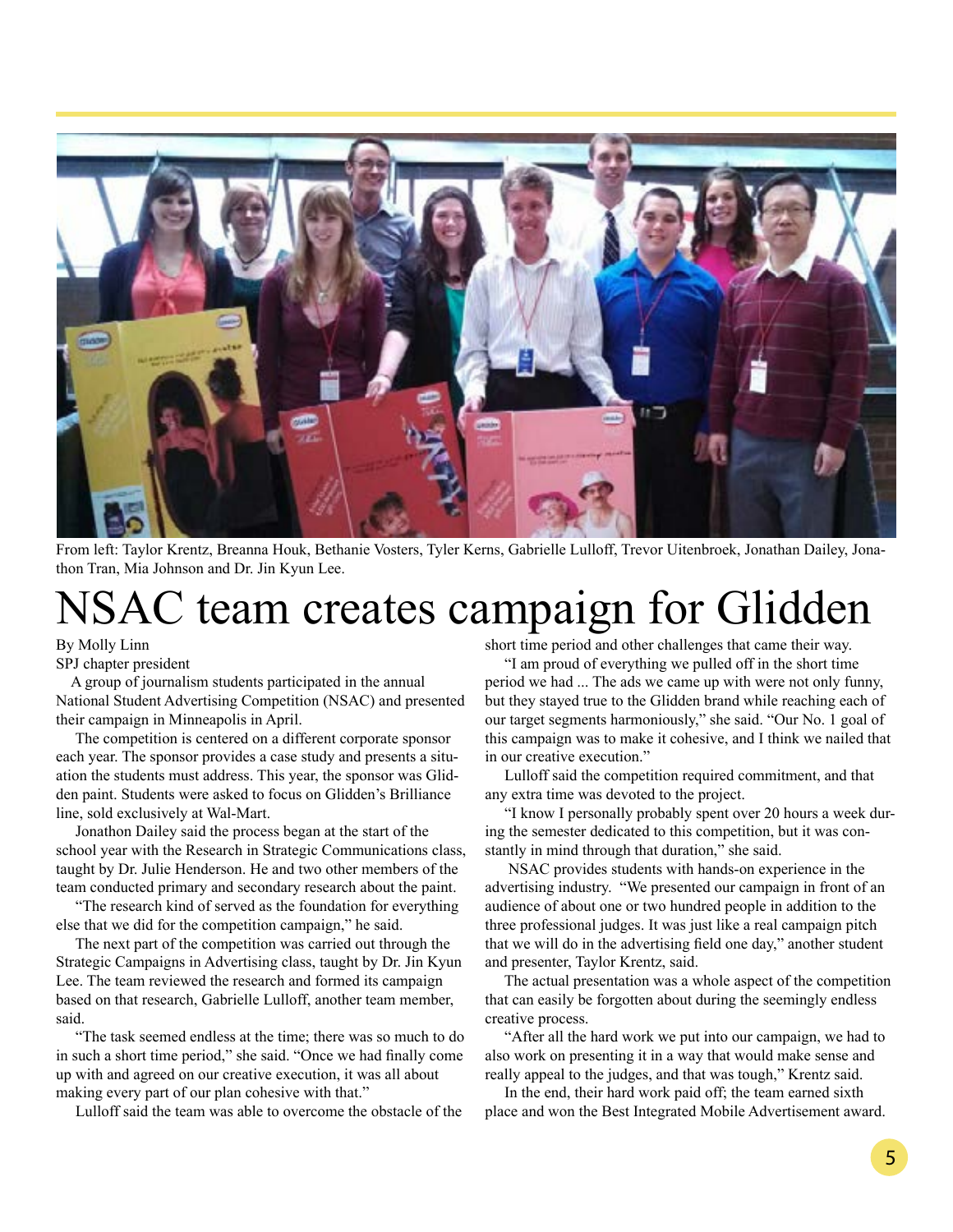

### Kappa Tau Alpha inductees

Two students were honored this spring when they were invited to join Kappa Tau Alpha, a national society for achievement in journalism. Melissa Beyer, left, and Morgan Counts were initiated in a ceremony conducted by Dr. Vince Filak.

### Photo Club promotes hands-on skills using technology and weekly themes

By Morgan Counts SPJ chapter member

 Throughout this past spring semester, the journalism department's Photo Club focused on advancing the photography skills of its members with various technologies and weekly themes.

 "At most meetings we would talk about our photo theme for the week and go over photos we had posted on Flickr for the theme," the club's vice president, Rachel Christianson, said.

 Themes included active/sports, outdoor, studio, night and reflective surfaces, according to club president, Alex Beld. Members also learned simple Photoshop techniques and other hands-on skills.

 "We did some work in the photo studio, teaching some of the new members how to set up lights and manually work a DSLR camera," Beld said.

 Aside from technical skills, club members discussed how to market themselves as photographers after college.

"We talked about portfolios—what

should go in them, how they should be organized, and the importance of having both a physical portfolio and an online one," Christianson said.

 The members used some of their skills when they were asked to judge photos for the Northeastern Wisconsin Scholastic Press Association (NEWSPA) conference, which brings hundreds of high school students to campus every year.

 Beld said a priority for next year will be different ways to get more photographers on campus involved in the club.

 "Next semester we will meet once every two weeks, which will give people more time to complete theme assignments, and the meetings will focus more on photo taking during the first part of the semester with critiques occurring toward the end," he said.

 Christianson said the club also plans to advertise with fliers and posters, and would like to bring in guest speakers and partner with local businesses to work on advertising photography.

# Advisory board aids in planning program changes

 The Journalism Advisory Board continued to offer much-needed guidance to the department in the past year.

 The board met at Homecoming weekend and again in April, discussing issues relating to curriculum, assessment, technology, promoting the program, and fund-raising.

 A topic that generated much discussion at the October meeting was whether to consider changing the department's name. Ideas included adding other new media words to Journalism, or dropping Journalism and using different descriptors that better reflect a changing industry.

 Most members of the board recommended keeping Journalism as the name or at least part of the name. Other ideas were to create majors in Advertising and in Public Relations within the Department of Journalism. Dr. Julie Henderson began preparing paperwork to make PR a major within the next year or two.

 At the April 2013 meeting an important topic was whether to add a new core course, either Foundations of Multimedia Production or Media Photo 1, or to make one or the other required. Feedback from the board indicated stroag greement that a visually focused course should be added to the current four core courses.

 Two new members joined the board this past year: Melanie (Stepanek) Cross, who works in the Admissions Office on campus, and Patty Brandl, executive director of the UW-Fond du Lac Foundation.

 Other members of the board include Mary Callen, John Giesfeldt, John Feld, Tim Lyke, Ron Montgomery, Deanna Paris, Laura Dennissen and Joe Vanden Acker.

 Any alumni interested in serving on the advisory board should contact the board's faculty liaison, Professor Mike Cowling, at cowling@uwosh.edu or by calling (920) 424-7144.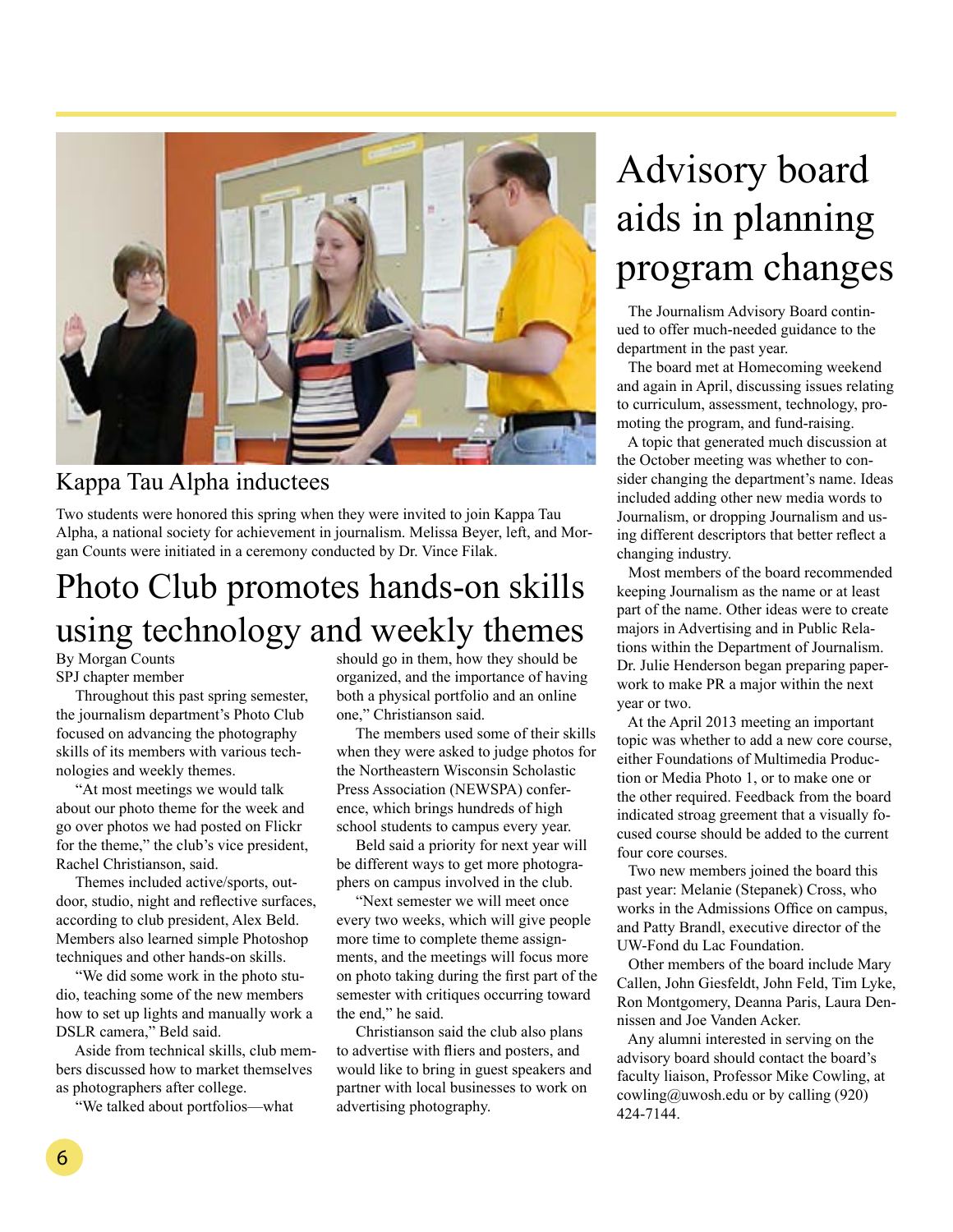

New pictures will be added to the wall of photographs in the reading room at Sage Hall honoring journalism's alumni award winners.

### ALUMNI: One distinguished, two outstanding graduates

#### **Continued from Page 1**

professional life traveling the world on someone else's dime would want to cut her pay in half and work twice as hard covering community boards and low-level City Council members. But she convinced me—first in words, then in deeds—how hard working she would be." **A top PR professional**

### Arman was named the national Young Professional of the

Year by PR Week on March 7. He currently works as an associate of consumer and sports marketing in the Chicago office of Burson-Marsteller, a global public relations company.

Last year he was part of a team that represented MetLife at the Super Bowl and assisted the athletes in their press coverage.

While working toward his journalism degree with an emphasis in public relations, Arman was vice president of PRSSA and chaired the National Organ Donor Awareness Campaign competition team, which earned an honorable mention. At the same time he was a member of the PRSSA Bateman competition team, which was named one of the top 15 in the country.

Arman continues to assist the department by reviewing student blogs for a journalism course, participating in mock interviews, and hosting students at the agency in Chicago. **A creative fighter**

Griffith, a past recipient of the Outstanding Young Alumni award, is the creative director of advertising and marketing at Men's Health magazine in New York, the most competitive market in the advertising and magazine field.

Griffith previously worked at several major advertising

agencies from Atlanta to Honolulu to New York, including Young & Rubicam. He also was a co-publisher of ATOMIC magazine, a national publication about retro culture.

His tireless effort to preserve a historic national site, however, is one of his major accomplishments. Griffith spearheaded a campaign called No Casino Gettysburg to stop developers from building a casino at the location of the Gettysburg Civil War battle site. Through this volunteer effort he enlisted the support of celebrities and other national figures.

"The videos I created (along with the print, outdoor, radio/TV spots) took this local issue and made it a national issue," Griffith said. "We were on major news networks and put major pressure on the Casino Gaming Control Board in Pennsylvania to vote for what was right, not what was going to make them all money."

As a result of the No Casino Gettysburg fight in 2010- 2011, Griffith has been working closely with the Civil War Trust in Washington. He now designs its quarterly magazine and other pieces of communication in his spare time. **The awards**

A 24-member board of directors selects the award recipients each spring. Alumni Relations director Christine Gantner abstains from voting, but she said the journalism department is often represented in the fall ceremony because UW Oshkosh graduates achieve big-time careers in the media.

"A lot of the journalism alumni end up in high-profile positions throughout the nation, and that makes them pretty distinctive. And oftentimes they work for highly visible publications," Gantner said.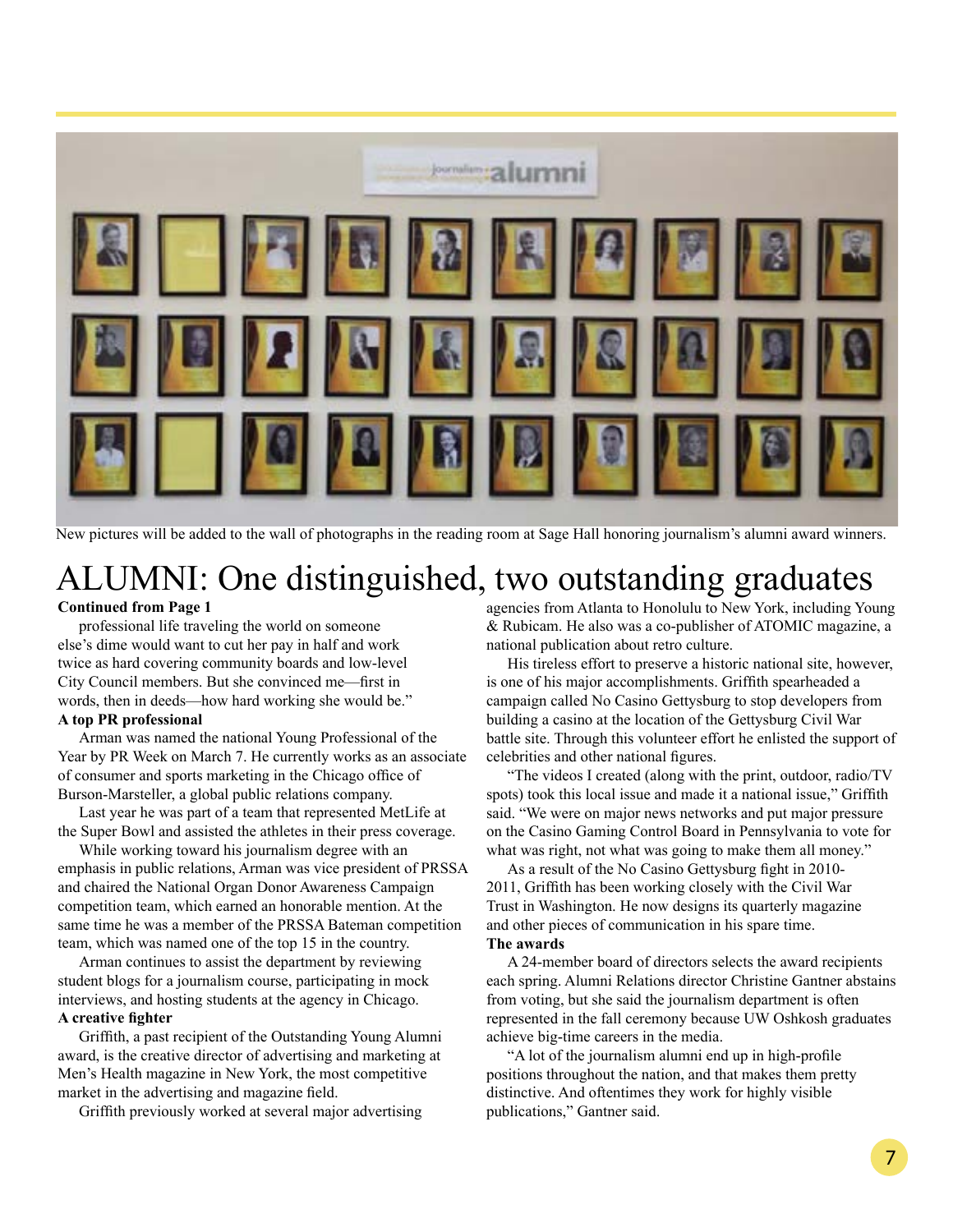### SPJ members have busy year on the road and at home

#### By Nicole Kiefert

SPJ chapter member

 The UW Oshkosh chapter of the Society of Professional Journalists was busy this past year, with members attending conferences and conventions, taking field trips to area news organizations, hosting guest speakers, and conducting fund-raisers.

 In order to get to know new students and to practice interviewing skills, members paired off at the start of each semester and wrote profiles that were posted on the bulletin board.

 Four chapter members went to Minneapolis in April to participate in the Region 6 conference. Speakers discussed topics including how to find leads and to pitch stories to supervisors, how to read on-air stories with the proper emphasis and built-in pauses, and the appropriate way to post personal and professional items on Twitter. The Oshkosh chapter also was represented at the annual Wisconsin Newspaper Association convention in Madison in February.

 The chapter also set up visits to different newspapers each semester. In the fall, a group visited The Post-Crescent in Appleton, a daily newspaper owned by Gannett. They learned that although print editions of newspapers are slowly dwindling, journalism still offers many different opportunities. The newspaper continues to increase its online presence, particularly with live news and sports broadcasts. The students sat in on a live-streaming program where a sports reporter interviewed

#### two high school basketball players.

 In April several members visited The Ripon Commonwealth Press, a family-owned weekly publication. The publisher, Tim Lyke, and the editor, Ian Stepleton, explained their responsibilities in producing a hyper-local paper, and encouraged the students to apply for a summer internship position. The students also got to tour the huge printing operation, where the company prints materials from other newspapers, to brochures and pamphlets to catalogs.

 To help pay for travel and other expenses, the SPJers held multiple fund-raisers during the year. These included two puppy chow sales in Reeve that made about \$150, work at concession stands at two Green Bay Packers home games that raised about \$225, and the processing of entries in the Hearst Foundation writing competitions that brought the chapter \$600.

 Guest speakers were also an important part of the year for SPJ. Amanda Potts, who works in the university's Integrated Marketing and Communications office, talked about career paths and how to find jobs, even if they initially involve basic web production instead of writing. Another speaker was Kayde Kempen, who brought her resume and discussed how to put one together, about what to expect after graduation, and about her job doing promotional work for the university. A third speaker was Barb Benish, the department's internship coordinator. She talked about how to prepare for a job interview.

## CURRICULUM: Changes made in journalism program

#### **Continued from Page 1**

group videos. Software including Photoshop, iMovie, Audacity and GarageBand are used for projects in the class.

 The Editing class, one of four core courses in the curriculum for majors, will change from Journalism 224 to Journalism 324.

 "After discussions over the past year or so, the faculty decided that the content of the Editing class better matched what is taught in 300-level classes than in those that are 200 level," said Professor Mike Cowling, chair of the Department of Journalism. "Editing is more than just grammar, style and headline writing. It also involves layout and design using the latest computer software."

 Cowling said it was interesting to discover that while checking to see if the number 324 could be used, he was told by the Registrar's Office that more than 20 years ago Editing had been Journalism 324.

 In another change, students who take Strategic Campaigns in Advertising (Journalism 424) or Public Relations Campaigns (Journalism 455) will now be able to take the courses a second time for credit, mainly because the experience is unique each spring semester. The clients that students work with change each semester, so the research and execution plays out differently for

each class.

 The entity that accredits journalism programs, the Accrediting Council for Education in Journalism and Mass Communications, decided last summer to allow programs to change the number of credits majors had to take outside of journalism and mass communication to 72 credits from 80. The change came after several schools said they wanted their majors to take more journalism classes, especially ones related to multimedia and emerging technology.

 Faculty at UW Oshkosh believed this was an opportunity to make a change, and it will take effect in the fall. Students who had been limited to 40 credits of journalism and mass communication, out of the 120 credits needed to graduate, can now take up to 48 credits in these two areas. It will allow them to take additional journalism or perhaps more classes in radio/TV/film.

 Also being discussed is the idea of adding a new core course, one focused on visual journalism. One option being considered is to require students to take either Media Photo I, or Foundations of Multimedia Production. Another option would require all majors to take just one of these two courses and make the other one an elective. That discussion will continue during fall semester.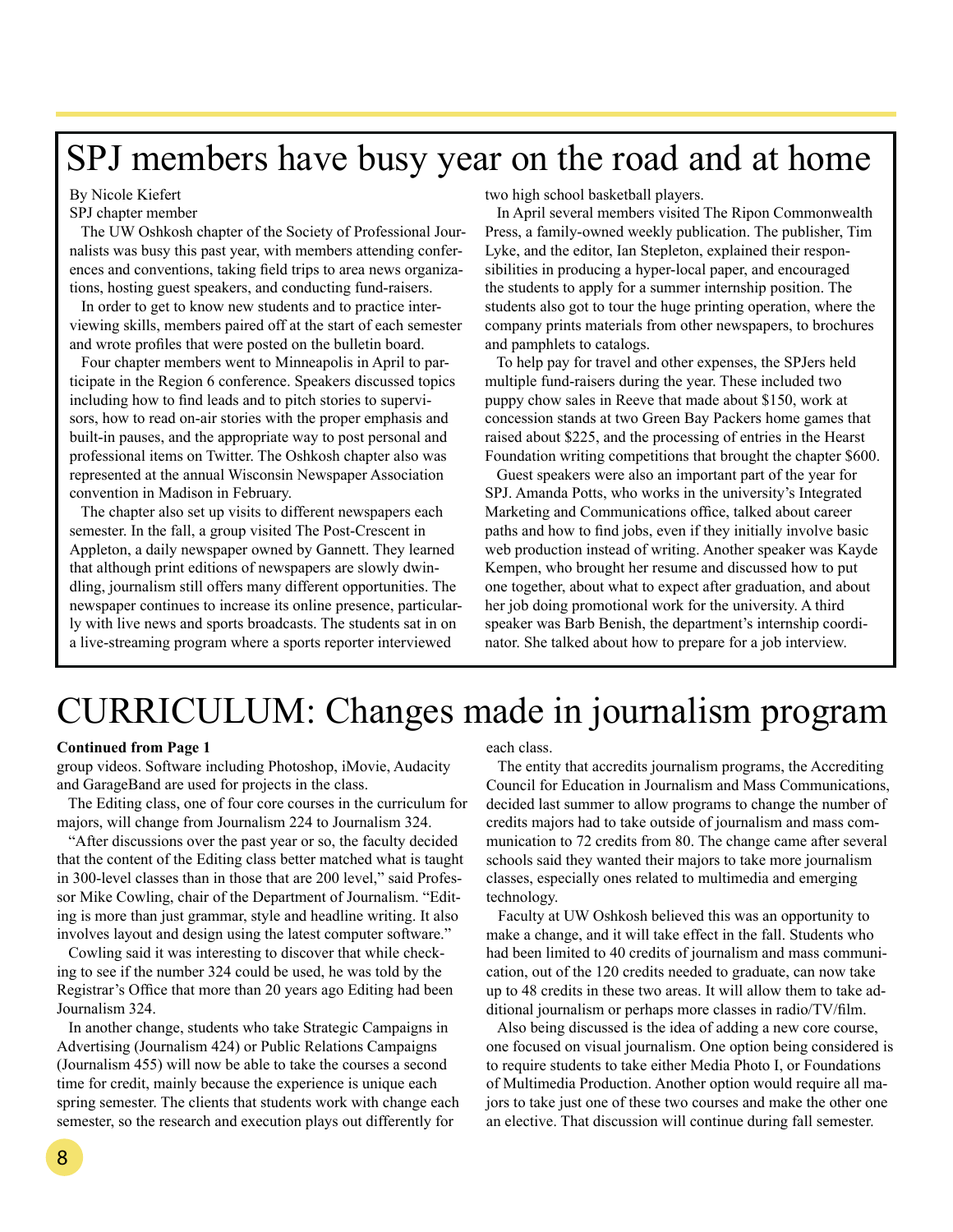### Bateman team enhances awareness of bullying

#### By Molly Linn

SPJ chapter president

 Five journalism students participated in the annual Bateman case study competition in February to raise awareness of bullying in the Oshkosh community.

 Each year, the Public Relations Student Society of America chooses a topic for the teams to tackle. This year, it was bullying among girls and boys ages 10 to 19.

 The Bateman team began its research in fall semester by conducting focus groups and an online survey. Team member Amanda Kersten said the group used the research results to plan the campaign.

 "Through our research, we found a significant prevalence of bullying among young girls," she said. "We wanted to focus on this audience along with their parents, support systems and prominent figures that guide them within the community and schools."

 Kenzie Miller said the campaign required a lot of work from each member. "The Bateman team worked endless hours both inside and outside of class," she said.

 The campaign was called "HumanKind: It's In Our Nature," and it focused on the ability people have to be kind to one another. Two local nonprofit organizations involved were Community for Hope and the Women's Fund of the Oshkosh Area Community Foundation.

 "Instead of taking a negative tone, we took a positive, inclusive one," Kersten said.

 To reach the target audience in a positive way, the team used tactics like handing out ValenKinds on Valentine's Day and moving a Kindness Tree around the community. The ValenKinds had a kind message, information about the campaign, and a piece of candy. The Kindness Tree encouraged people to write kind deeds on hearts to hang from the branches.

 The main event of the campaign was a screening of the documentary, "Finding Kind," to which middle and high school girls were invited along with their mothers, fathers or other support systems, Miller said.

 "It was an amazing feeling to look around and see an auditorium packed with mothers and daughters whose eyes were just glued to the projection screen," she said. "There were young girls crying and hugging with their close friends, and apologizing to each other for how they had acted to one another and others around them."

 Miller said she gained valuable experience during the campaign that will help in her career, but that there was more to it that made the competition worthwhile. "I think we really made an impact on some people and that's such a great feeling because at the end of the day it's not about winning a competition, but making a difference in young teens' lives."



The staff of the Advance-Titan took first place in the weekly division of the Collegiate Better Newspaper Contest sponsored by the Wisconsin Newspaper Association. Accepting the award at the WNA convention were, from left, Emily Miels, Sienna Kossman, Jessica Kuderer and Haley Walters.

## A-T staff wins award for second year in row

 The Advance-Titan student newspaper is known for its local coverage of campuswide events, as well as its ability to localize state and national news. And for the second straight year, staff members were recognized for their hard work at the annual Wisconsin Newspaper Association convention in Madison in February.

 The newspaper was awarded first place for Collegiate General Excellence in the state from the WNA, according to the editor in chief, Sienna Kossman. The AdvanceTitan won the same award last spring.

 This year's WNA Collegiate Better Newspaper Contest included 118 entries from nine campus newspapers.

 At the convention, Emily Miels, a past editor of the A-T, was presented with one of the two \$1,500 scholarships awarded annually by the WNA.

 The A-T also won a national fourth-place award for general excellence in the weekly broadsheet division from the Associate Collegiate Press, Kossman said.

 The newspaper will continue to focus on the coverage that has brought it recognition, she said, and readers can look forward to an improved multimedia companion to the print version.

 "We are establishing a new website this fall, with more interactive capabilities, multimedia and social media additions," Kossman said. "It will be overall easier to navigate as well."

Dr. Vince Filak is the faculty adviser for the A-T.